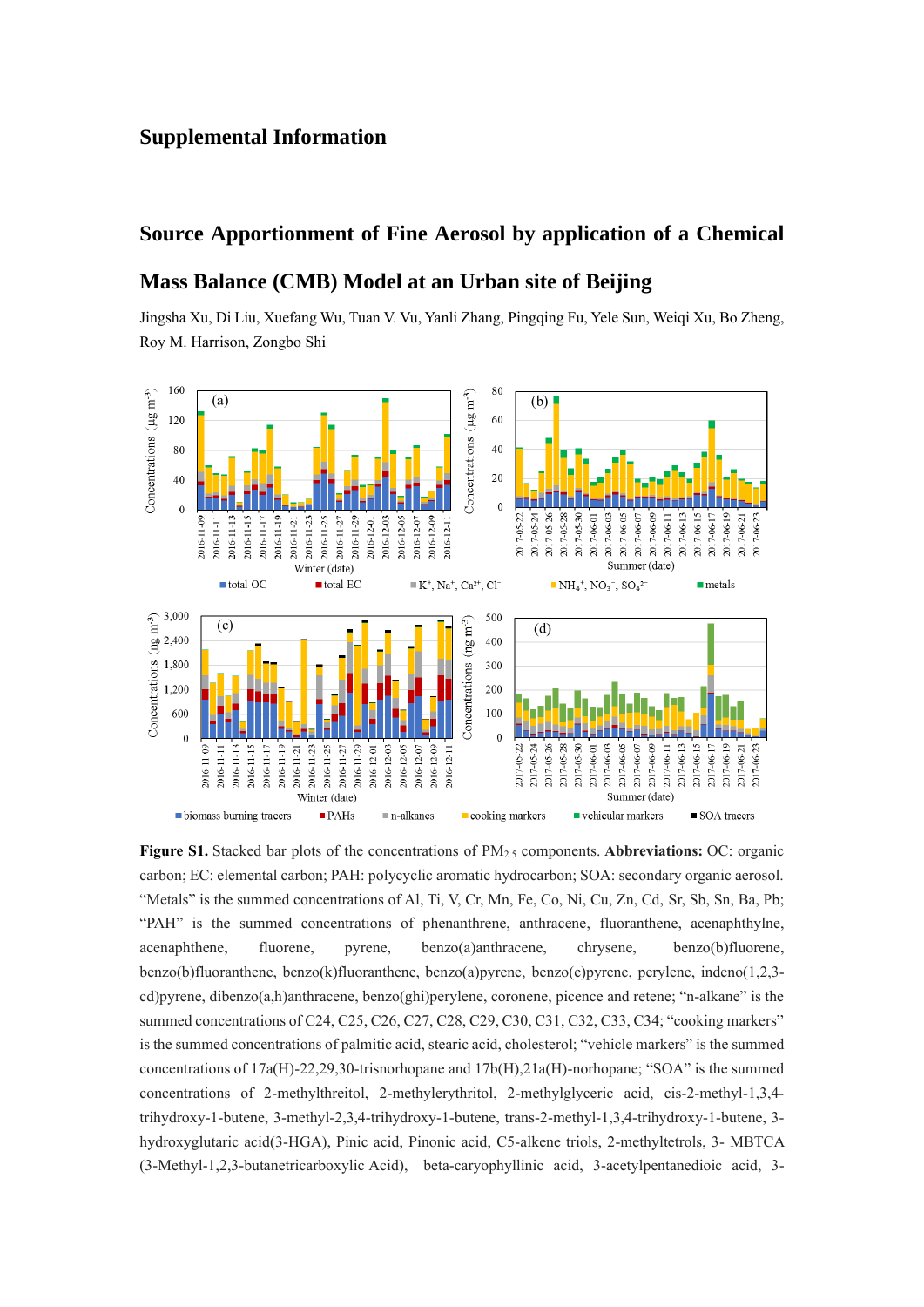acetylhexanedioic acid, 3-isopropylpentanedioic acid, DHOPA ( 2,3-dihydroxy-4-oxopentanoic acid ) and 3-Hydroxy-4,4-dimethylglutaric acid.



**Figure S2.** Regression analysis of gravimetrically measured PM<sub>2.5</sub> (offline PM<sub>2.5</sub>) and online PM<sub>2.5</sub> in winter and summer at IAP, Beijing



**Figure S3.** Regression results between reconstructed PM2.5 and offline/online PM2.5 by chemical mass closure method in winter excluding outliers.



Figure S4. Regression results between inorganics (reconstructed PM<sub>2.5</sub> excluding OM) and OM with offline-PM2.5 by chemical mass closure method in winter excluding outliers.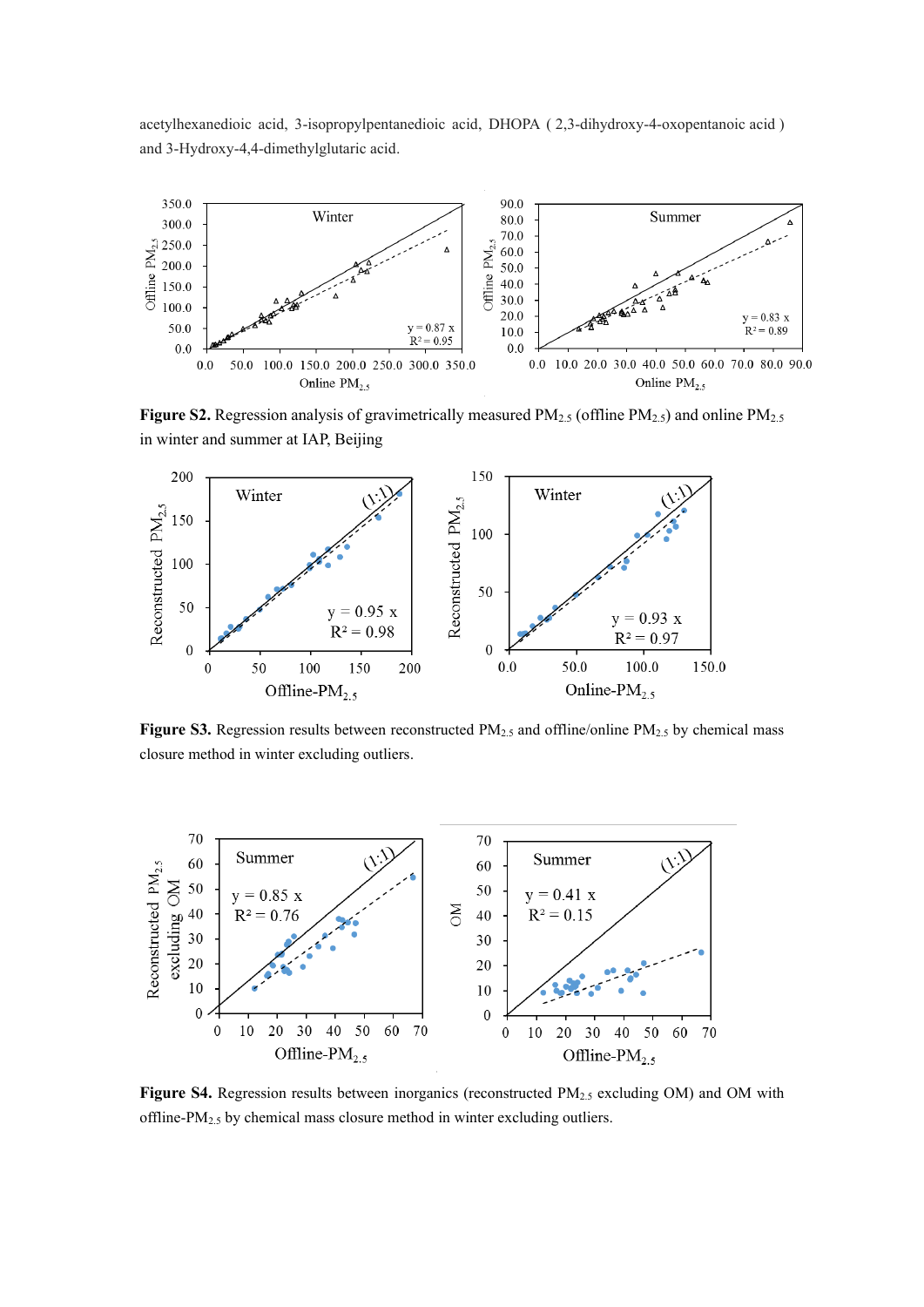| <b>Component</b>                 | Winter                       | Summer                       |  |
|----------------------------------|------------------------------|------------------------------|--|
| NO <sub>3</sub>                  | $12.49\pm9.38(0.87-34.63)$   | $7.16\pm4.94(1.53-26.12)$    |  |
| SO <sub>4</sub> <sup>2</sup>     | $8.53\pm7.05$ (1.27-24.21)   | $6.87\pm3.96(1.96-19.48)$    |  |
| $NH_4$ <sup>+</sup>              | $8.24 \pm 5.63$ (0.50-22.62) | $3.62 \pm 3.14$ (0.08-14.83) |  |
| $Cl-$                            | $3.80\pm2.32$ (0.00-8.73)    | $0.47 \pm 0.42$ (0.12-1.96)  |  |
| $\mathbf{K}^+$                   | $1.30 \pm 1.01$ (0.15-3.80)  | $0.37 \pm 0.35$ (0.11-2.05)  |  |
| $Na+$                            | $0.42\pm0.24$ (0.09-0.93)    | $0.20 \pm 0.16$ (0.03-0.73)  |  |
| Geological minerals              | $5.33\pm3.25$ (1.03-12.72)   | $3.52 \pm 1.79$ (0.65-6.99)  |  |
| Total other elements             | $0.53 \pm 0.35$ (0.12-1.29)  | $0.35 \pm 0.20$ (0.07-1.00)  |  |
| EC                               | $3.5 \pm 2.0$ (0.3-6.6)      | $0.9\pm0.4(0.2-1.7)$         |  |
| <b>OM</b>                        | $37.7 \pm 21.5$ (6.9-85.4)   | $12.9\pm4.7(3.6-25.4)$       |  |
| Bound water-Offline              | $4.0\pm3.7(0.2-13.4)$        | $2.8 \pm 1.4$ (0.8-7.3)      |  |
| Reconstructed $PM2.5$ -Offline   | $83.4 \pm 53.6$ (14.0-202.1) | $39.4 \pm 13.0$ (19.6-80.0)  |  |
| Offline $PM_{2.5}$               | $88.6\pm 63.6$ (10.3-239.9)  | $30.0 \pm 12.7$ (12.2-66.7)  |  |
| Bound water-Online               | $4.5 \pm 4.1$ (0.3-14.9)     | $3.5 \pm 1.8$ (0.9-9.1)      |  |
| Reconstructed $PM_{2.5}$ -Online | $83.8 \pm 53.9$ (14.0-203.7) | $40.1 \pm 13.4$ (19.8-81.8)  |  |
| Online $PM_{2.5}$                | $99.7 \pm 79.1$ (8.1-328.7)  | $36.4 \pm 14.9$ (13.7-78.1)  |  |

**Table S1.** Concentrations (mean $\pm$ SD (min-max),  $\mu$ g m<sup>-3</sup>) of chemical components in PM<sub>2.5</sub> by applying chemical mass closure method

Note: 5 samples in winter and 7 samples in summer were not included for the calculation of bound water and reconstructed PM<sub>2.5</sub> due to insufficient ions and NH<sub>3</sub> data. These samples were excluded for the calculation of average online and offline PM<sub>2.5</sub> in this table as well for better comparison.

| Sector         | Fuel             | 2016             | 2017             |  |
|----------------|------------------|------------------|------------------|--|
| Power          | Coal             | $\theta$         | $\theta$         |  |
| Power          | Oil              | $\theta$         | 0                |  |
| Power          | Natural Gas      | $\theta$         | $\Omega$         |  |
| Industry       | Coal<br>$\theta$ |                  | $\theta$         |  |
| Industry       | Oil              |                  | 583              |  |
| Industry       | Natural Gas      | $\boldsymbol{0}$ | $\boldsymbol{0}$ |  |
| Industry       | Process          | 1161             | 1083             |  |
| Residential    | Coal             | 6687             | 4312             |  |
| Residential    | Oil              | 24               | 23               |  |
| Residential    | Natural Gas      | $\theta$         | $\theta$         |  |
| Residential    | <b>Biofuel</b>   | 5548             | 4993             |  |
| Transportation | Oil              | 1059             | 1026             |  |
| Total          |                  | 15017            | 12020            |  |

**Table S2.** Annual average primary OC emissions (Unit: tonne) in Beijing from the 2016 and 2017 Multiresolution Emission Inventory for China (MEIC)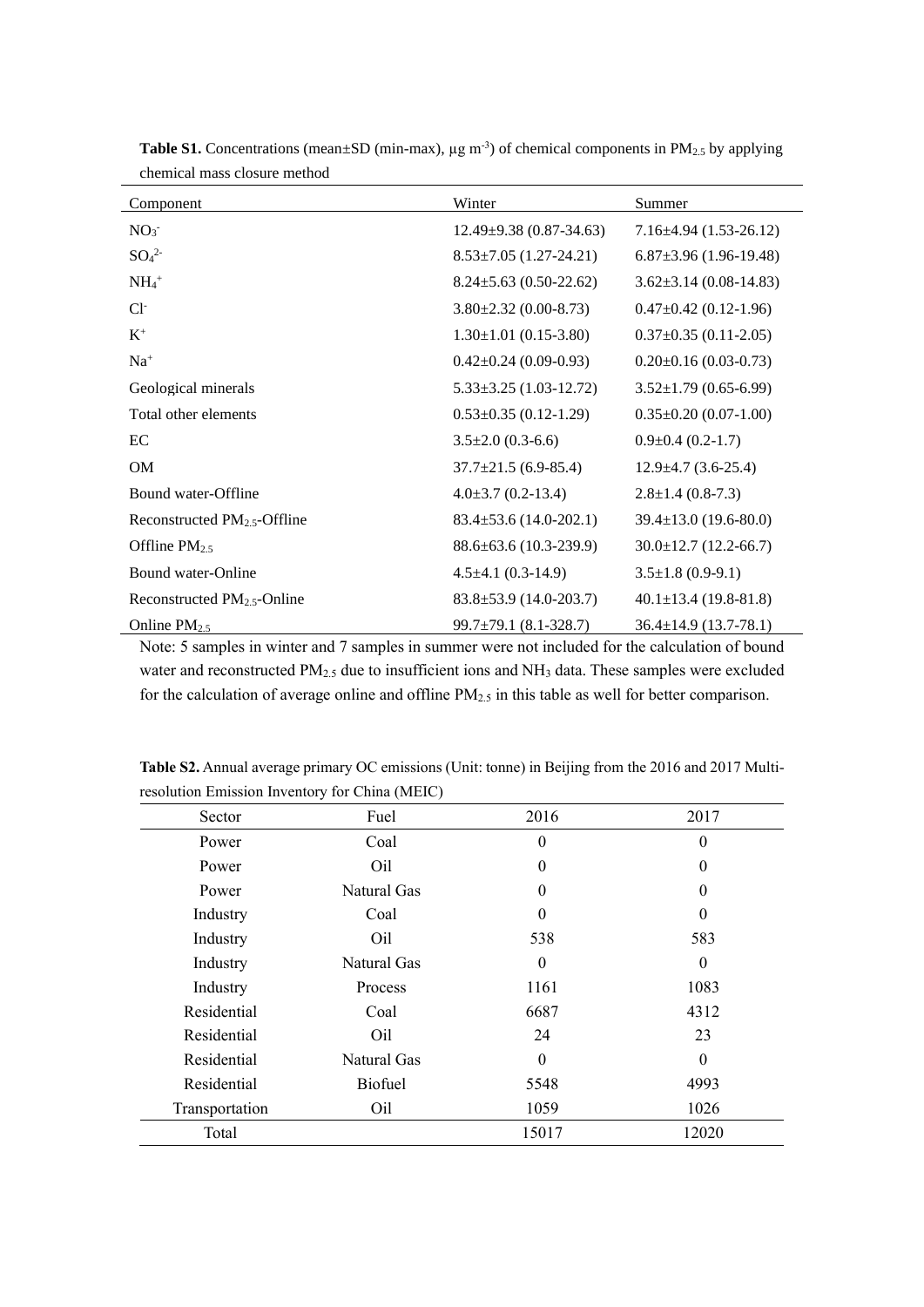|                           | $OC/PM_{2.5}$           | Reference               |
|---------------------------|-------------------------|-------------------------|
| Straw burning             | 0.546                   | (Zhang et al., 2007)    |
| Wood burning              | 0.3                     | (Wang et al., 2009)     |
| Cooking                   | $1.4 \text{ (OM/OC)}$   | (Zhao et al., 2007)     |
| Light-duty gasoline cars  | 0.317                   |                         |
| Heavy-duty gasoline cars  | 0.549                   | (Cai et al., 2017)      |
| Diesel cars               | 0.569                   |                         |
| Vegetative detritus       | $2.1 \text{ (OM/OC)}$   | (Bae et al., 2006b)     |
| Anthracite                | 0.446                   |                         |
| <b>B</b> ituminite        | 0.403                   | (Zhang et al., $2008$ ) |
| Coal briquette            | 0.432                   |                         |
| Secondary organic aerosol | $2.17 \, (OM/OC)$       | (Bae et al., 2006a)     |
| Oxygenated OA             | $2.2 \text{ (OM/OC)}$   | (Zhang et al., 2005)    |
| Oxygenated OA             | $1.85 \sim 2.3$ (OM/OC) | (Aiken et al., 2008)    |

Table S3. The ratios of OC/PM<sub>2.5</sub> (or OM/OC) for different sources

Table S4. Reconstructed source contributions and their relative abundance in reconstructed PM<sub>2.5</sub> mass in urban Beijing

|                               | Mass concentrations ( $\mu$ g m <sup>-3</sup> ) |                 |                                                   | Mass                       | concentrations/  |
|-------------------------------|-------------------------------------------------|-----------------|---------------------------------------------------|----------------------------|------------------|
|                               |                                                 |                 |                                                   | Reconstructed mass $(\% )$ |                  |
|                               | Winter                                          | Summer          |                                                   | Winter                     | Summer           |
| <b>SNA</b>                    | $30.5 \pm 21.8$                                 | $17.7 \pm 10.5$ | <b>SNA/RM</b>                                     | $34.1 \pm 9.7$             | $48.5 \pm 11.9$  |
| Geological minerals           | $5.3 \pm 3.2$                                   | $3.5 \pm 1.8$   | Geological minerals/RM                            | $7.0 \pm 3.0$              | $10.4 \pm 5.5$   |
| Vegetative detritus           | $0.2 \pm 0.2$                                   | $0.2 \pm 0.2$   | Vegetative detritus/RM                            | $0.3 \pm 0.2$              | $0.7 \pm 0.4$    |
| Biomass burning               | $8.9 \pm 6.2$                                   | $0.8 \pm 0.9$   | Biomass burning/RM                                | $11.0 \pm 5.9$             | $2.1 \pm 1.5$    |
| Gasoline vehicles             | $4.7 \pm 3.6$                                   | $0.7 \pm 0.4$   | Gasoline vehicles/RM                              | $6.5 \pm 4.8$              | $2.2 \pm 1.4$    |
| Diesel vehicles               | $0.9 \pm 2.0$                                   | $0.1 \pm 0.3$   | Diesel vehicles/RM                                | $1.0 \pm 2.0$              | $0.4 \pm 0.9$    |
| Industrial CC                 | $11.6 \pm 9.7$                                  | $4.3 \pm 1.7$   | Industrial CC/RM                                  | $13.8 \pm 7.3$             | $13.2 \pm 6.1$   |
| Residential CC                | $6.1 \pm 7.3$                                   | $0.4 \pm 0.3$   | Residential CC/RM                                 | $7.6 \pm 5.7$              | $1.4 \pm 1.1$    |
| Cooking                       | $3.1 \pm 3.0$                                   | $0.9 \pm 0.6$   | Cooking/RM                                        | $3.9 \pm 2.5$              | $2.8 \pm 1.6$    |
| Other OM                      | $11.7 \pm 10.8$                                 | $6.5 \pm 3.2$   | Other OM/RM                                       | $14.8 \pm 7.9$             | $18.3 \pm 5.9$   |
| Reconstructed<br>mass<br>(RM) | $83.1 \pm 49.0$                                 | $35.1 \pm 15.0$ |                                                   |                            |                  |
| Offline $PM_{2.5}$ mass       | $105.0 \pm 77.4$                                | $36.5 \pm 17.0$ | Reconstructed<br>mass/<br>Offline $PM_{2.5}$ mass | $96.6 \pm 17.6$            | $121.7 \pm 26.6$ |
| Online $PM_{2.5}$ mass        | $94.8 \pm 64.4$                                 | $30.2 \pm 14.8$ | Reconstructed<br>mass/<br>Offline $PM_{2.5}$ mass | $91.9 \pm 24.1$            | 99.0±19.1        |